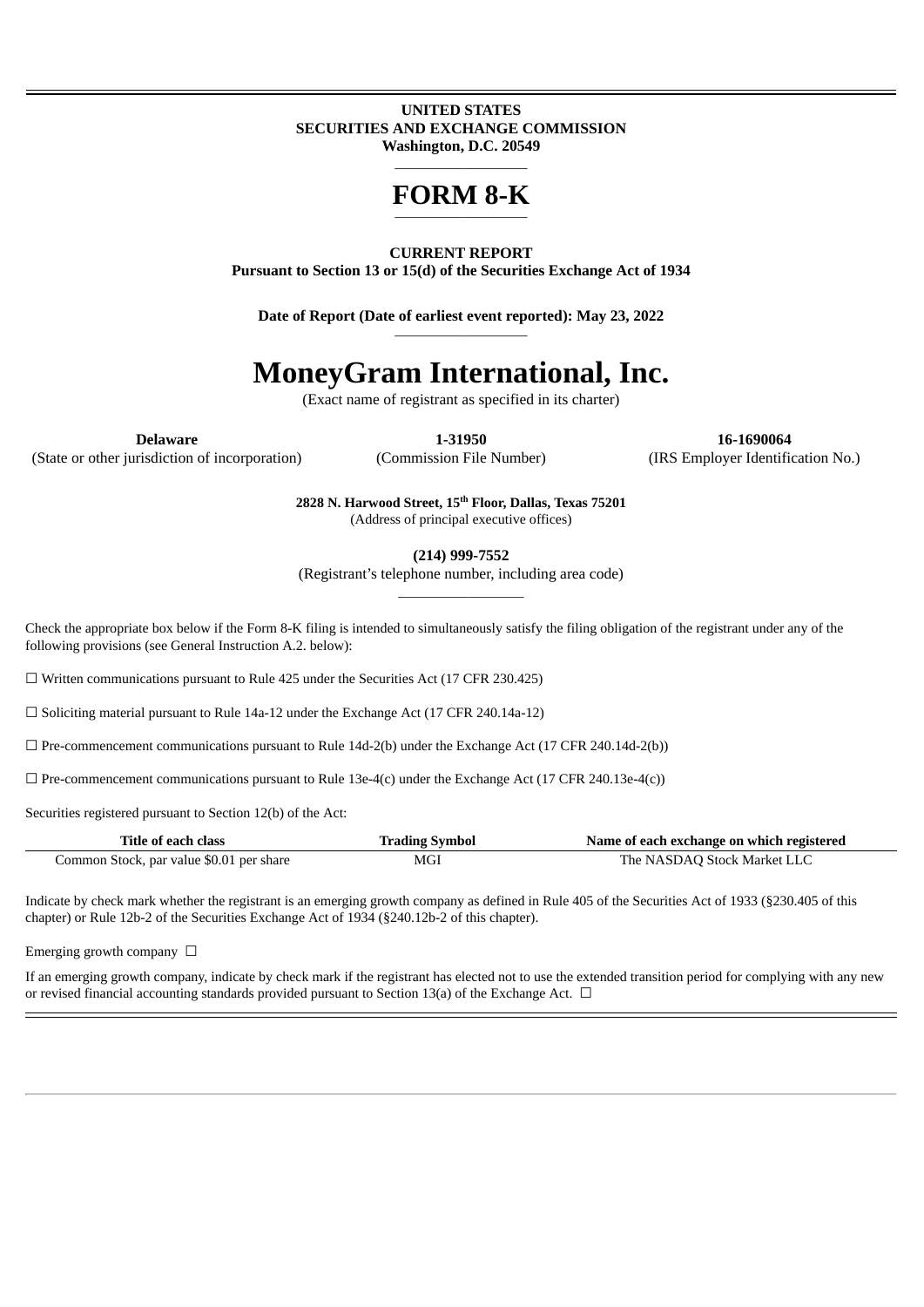## **Item 5.07. Submission of Matters to a Vote of Securities Holders**

On May 23, 2022, MoneyGram International, Inc. (the "Company") held a virtual-only special meeting of stockholders (the "Special Meeting") related to that certain Agreement and Plan of Merger (the "Merger Agreement"), dated as of February 14, 2022, by and among Company, Mobius Parent Corp., a Delaware corporation, and Mobius Merger Sub, Inc., a Delaware corporation, pursuant to which the Company will be acquired by an affiliate of Madison Dearborn Partners, LLC, a Delaware limited liability company ("MDP"), through a merger of a wholly owned subsidiary of MDP into the Company (the "Merger"). The following matters were voted on by the Company's stockholders:

As of April 20, 2022, the record date for the Special Meeting, there were 96,278,259 shares of the Company's common stock, par value \$0.01 per share (the "Common Stock"), outstanding, each of which was entitled to one vote for each proposal at the Special Meeting. At the Special Meeting, a total of 56,750,735 shares of Common Stock, representing approximately 58.94% of the outstanding shares entitled to vote, were present by virtual attendance or by proxy, constituting a quorum to conduct business.

Each of the proposals upon which the Company's stockholders voted at the Special Meeting were approved, and the final, certified results reported by the Company's independent inspector of election are set forth below. For more information on each of these proposals, see the Company's definitive proxy statement filed with the U.S. Securities and Exchange Commission on April 21, 2022.

1. Proposal to approve and adopt the Merger Agreement:

| <sup>7</sup> OR<br>_____ | TCT                                 | <b>TK</b>                              | T<br>۱ĸ<br>мı<br>≺∺<br>ىىت<br>the contract of the contract of the contract of the contract of the contract of the contract of the contract of |
|--------------------------|-------------------------------------|----------------------------------------|-----------------------------------------------------------------------------------------------------------------------------------------------|
| 56.399<br>$\sqrt{2}$     | <b>U30</b><br>34 I<br>7.UJ.<br>$-0$ | ---<br>$\overline{\phantom{a}}$<br>. . |                                                                                                                                               |

2. Proposal to approve, on an advisory, non-binding basis, compensation that will or may become payable to the Company's named executive officers in connection with the Merger:

| FOR    | TO <b>T</b><br>ניטור | 5.73 | <b>NON-VOTES</b> |
|--------|----------------------|------|------------------|
| 33.967 | .287.848             | .688 |                  |
| 199    | $-1$                 | 195  |                  |

3. Proposal to adjourn the Special Meeting to a later date or dates, if necessary or appropriate, to allow time to solicit additional proxies if there are insufficient votes to adopt the Merger Agreement at the time of Special Meeting (the "Adjournment Proposal").

Because a quorum was established and represented at the meeting and the stockholders approved the proposal to adopt the Merger Agreement, the Adjournment Proposal was rendered moot and was not presented.

## **Item 8.01. Other Events**

On May 23, 2022, the Company issued a press release regarding stockholder approval of the Merger Agreement and certain related matters. A copy of the press release is filed as Exhibit 99.1 to this Current Report on Form 8-K and incorporated herein by reference.

## **Item 9.01. Financial Statements and Exhibits**

| Exhibit No. | Description of Exhibit            |
|-------------|-----------------------------------|
| 99.1        | Press Release, dated May 23, 2022 |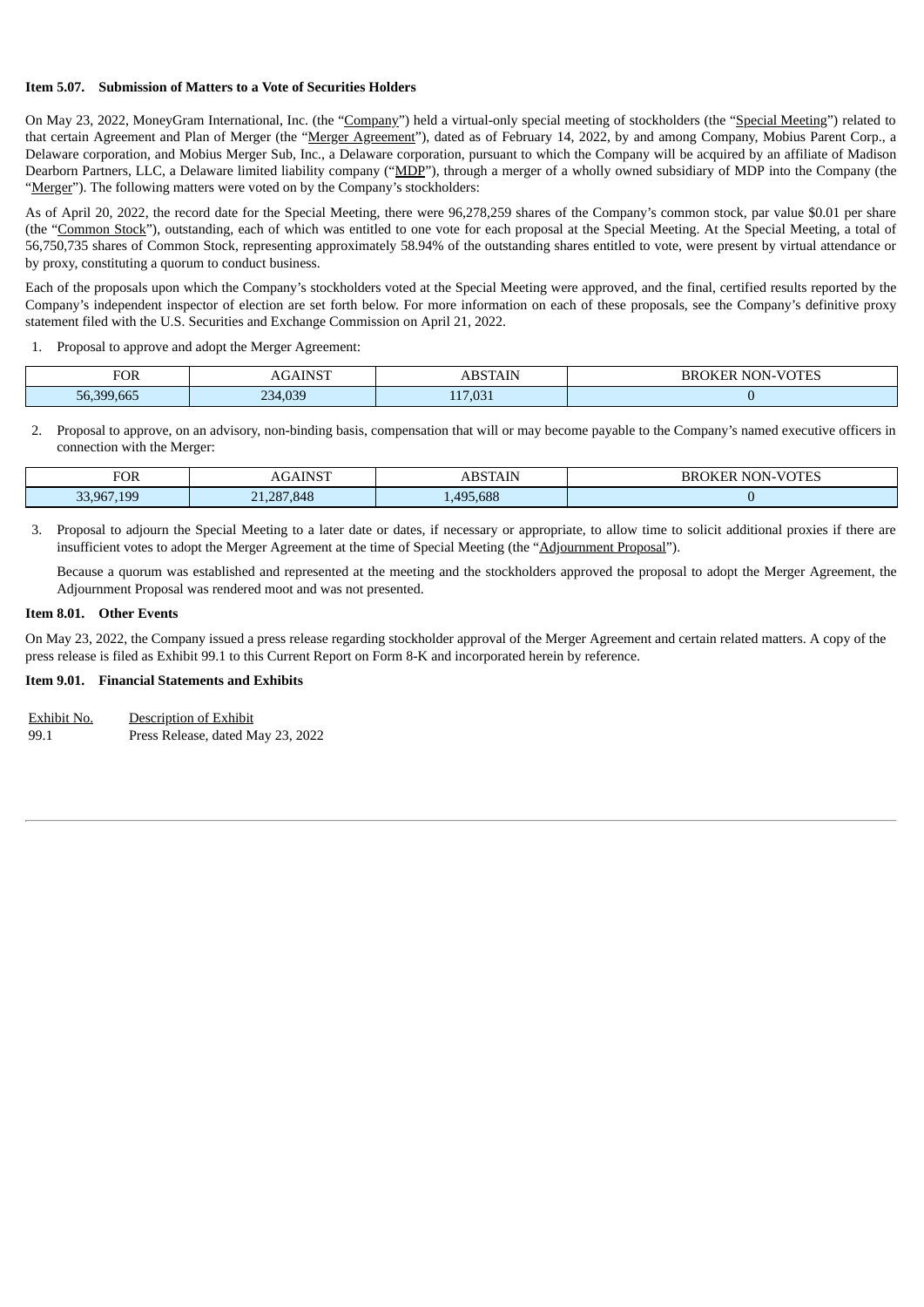## **SIGNATURE**

Pursuant to the requirements of the Securities Exchange Act of 1934, the registrant has duly caused this report to be signed on its behalf by the undersigned hereunto duly authorized.

## **MoneyGram International, Inc.**

Date: May 25, 2022 By: /s/ ROBERT L. VILLASEÑOR

Robert L. Villaseñor General Counsel, Corporate Secretary and Chief Administrative Officer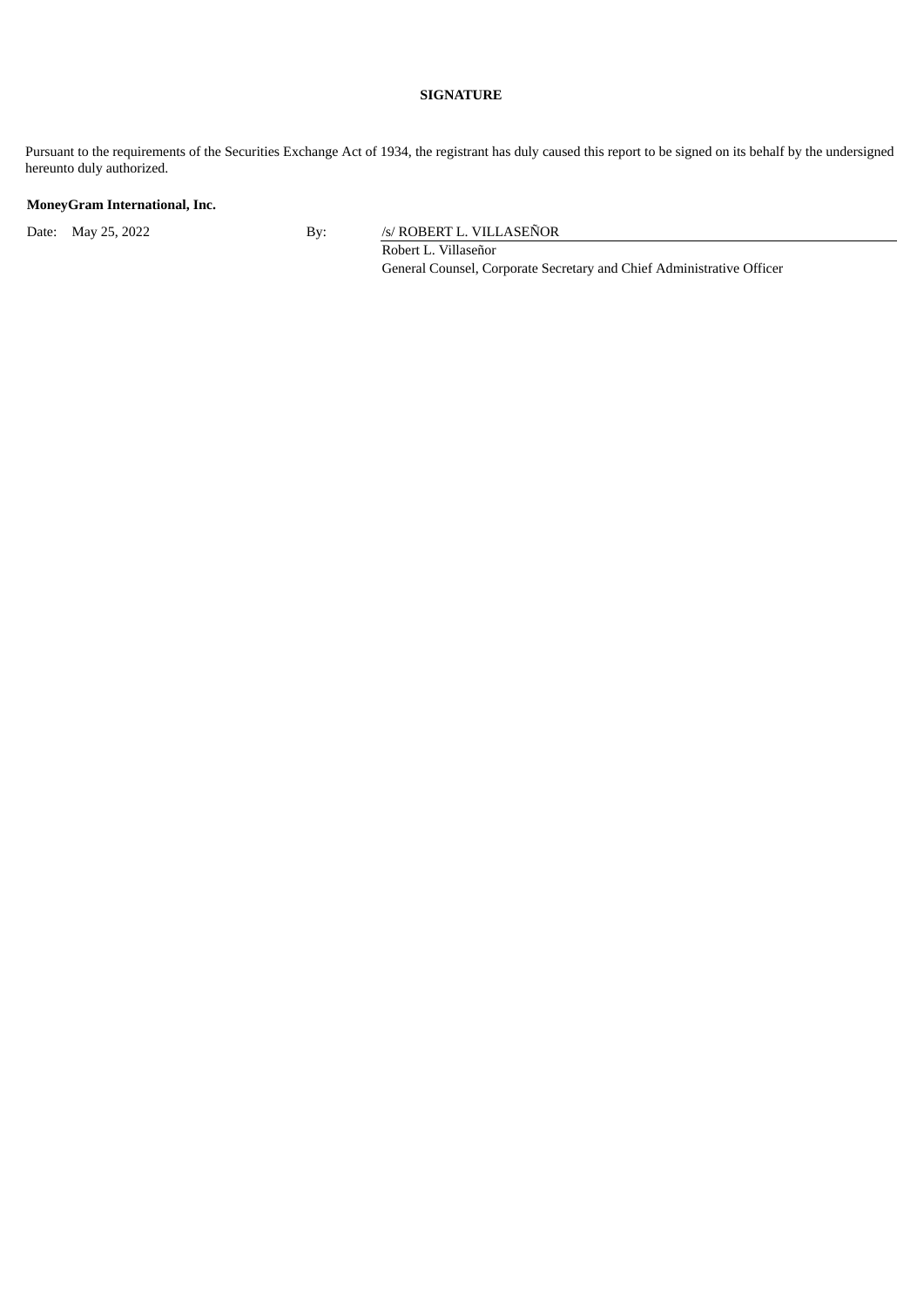## <span id="page-3-0"></span>**MoneyGram Stockholders Overwhelmingly Approve Merger Transaction with Madison Dearborn Partners**

#### *Provides Update on Progress to Close Transaction*

**DALLAS, May 23, 2022 --** MoneyGram International, Inc. (NASDAQ: MGI) (the "Company"), a global leader in the evolution of digital P2P payments, today announced that stockholders overwhelmingly approved the transaction with affiliates of funds managed by Madison Dearborn Partners, LLC (collectively, "MDP"). Based on the preliminary voting results from the Special Meeting of Stockholders held today, over 99% of votes cast were in favor of the transaction. The companies remain on track to close the transaction in the fourth quarter 2022, subject to receipt of remaining regulatory approvals, including required approvals in various jurisdictions related to money transmitter licenses.

"I want to thank our stockholders for their overwhelming support for our transaction with MDP," said Alex Holmes, MoneyGram Chairman and CEO. "With the approval of MoneyGram stockholders and the other key milestones achieved to date, we believe we are on track to complete the transaction in the fourth quarter. We look forward to joining forces with MDP and capitalizing on the significant opportunities we see ahead for the MoneyGram team, our partners and our customers around the world."

In addition to MoneyGram stockholders' approval of the transaction, MoneyGram and MDP have achieved a number of other milestones necessary to complete the transaction, including:

- The waiting period under the Hart-Scott-Rodino Antitrust Improvements Act of 1976 has expired in connection with the previously filed premerger notification form submitted by MoneyGram and MDP.
- The companies have submitted all applicable foreign antitrust filings except for one jurisdiction which is close to being finalized and all applicable Foreign Direct Investment filings have been made.
- To date, 12 state money transmitter regulators have provided their approval or non-objection of the transaction. The required international money transmitter regulators have all been notified of the transaction and any related supplemental filings are in process and will be filed in due course.

The final voting results will be reported in a Current Report on Form 8-K to be filed with the Securities and Exchange Commission after certification by MoneyGram's inspector of elections.

## **About MoneyGram International, Inc.**

MoneyGram International, Inc. (NASDAQ: MGI), a global leader in the evolution of digital P2P payments, delivers innovative financial solutions to connect the world's communities. With a purpose-driven strategy to mobilize the movement of money, a strong culture of fintech innovation, and leading customer-centric capabilities, MoneyGram has grown to serve over 150 million people in the last five years. The Company leverages its modern, mobile, and API-driven platform and collaborates with the world's top brands to serve consumers through its direct-to-consumer digital channel, global retail network, and embedded finance business for enterprise customers. MoneyGram is also a leader in pioneering cross-border payment innovation and blockchain-enabled settlement. For more information, please visit ir.moneygram.com, follow @MoneyGram on social media, and explore the website and mobile app through moneygram.com.

### **Forward Looking Statements**

The information included herein contains forward-looking statements which are protected as forward-looking statements under the Private Securities Litigation Reform Act of 1995 that are not limited to historical facts, but reflect the Company's current beliefs, expectations or intentions regarding future events and speak only as of the date they are made. Words such as "may," "might," "will," "could," "should," "would," "expect," "plan," "project," "intend," "anticipate," "believe," "estimate," "predict," "potential," "pursuant," "target," "forecast," "outlook," "continue," "currently," and similar expressions are intended to identify such forward-looking statements. The statements in this communication that are not historical statements are forward-looking statements within the meaning of the federal securities laws. Specific forward-looking statements include, among others, statements regarding the expected timetable for completing the proposed transaction with MDP, benefits of the proposed transaction, financing of the proposed transaction, costs and other anticipated financial impacts of the proposed

1